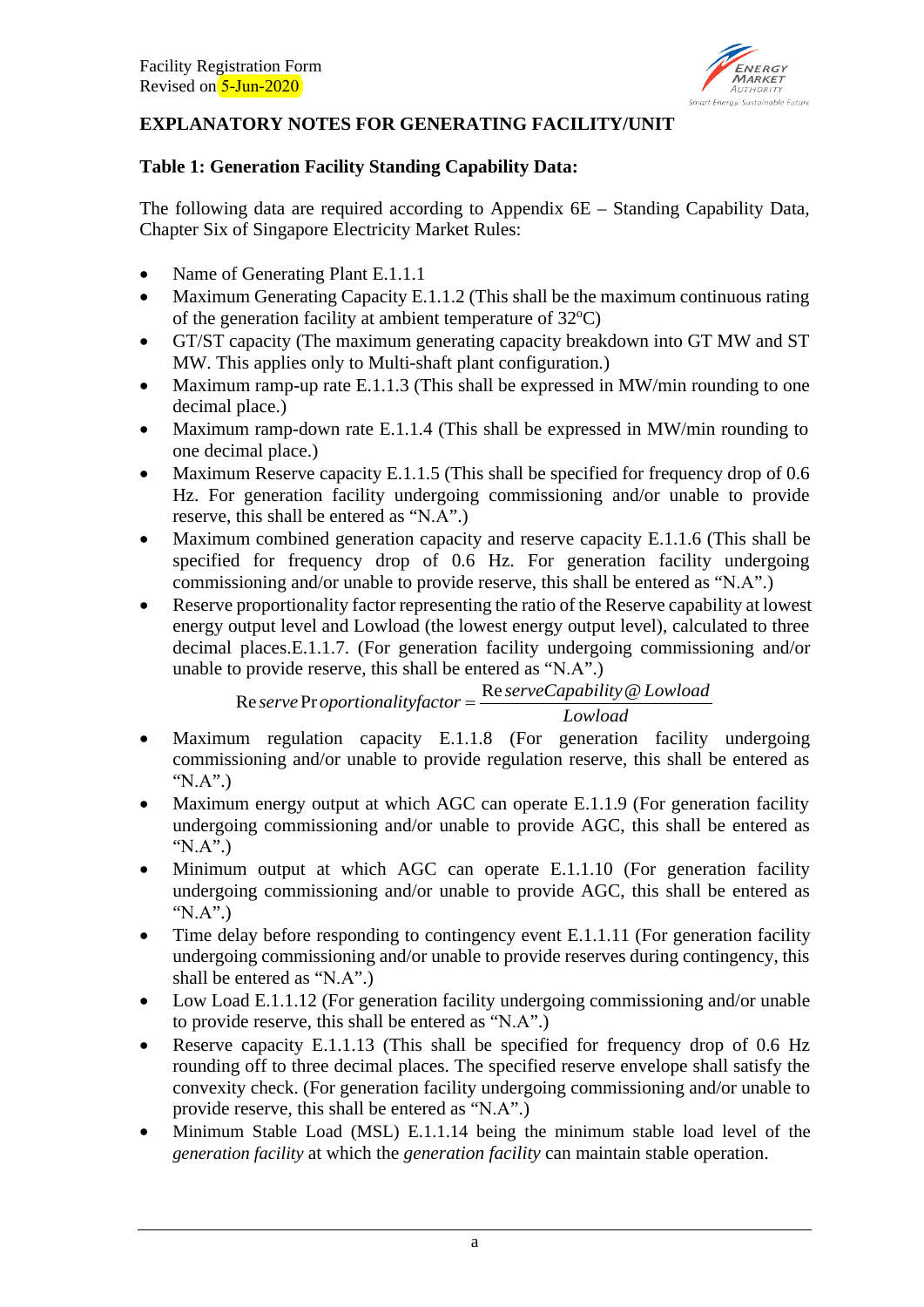

 Where the *generation facility* has or seeks to have its minimum stable load level modelled in the MCE for dispatch purpose, ie if 'Yes' is indicated, the *Generation Licensee* shall ensure that the *generation facility* is capable of reaching MSL within one dispatch period.

### **Table 2: Generation Facility Operational Parameters**

- Generator Types (steam/gas turbine/CCP) are
	- Conventional Steam Turbine Unit
	- Combustion Gas Turbine Open Cycle Gas Turbine Unit
	- Combined Cycle Plant (To state CCP configuration, i.e GT & Steam combination e.g. Single or Mulit shaft configuration)
	- Combined Steam & Power Generating Plant Cogen Plant (To state Cogen configuration)

A brief description of power plant configuration shall be provided.

- Installed capacity shall reflect the generation facility rated MW and MVA.
- Maximum Generation Capacity (Emergency) shall be the maximum capability of the generation facility within the duration specified without damaging the facility
- Generating unit's works units (auxiliaries and station load). Total power required for auxiliaries and internal load intended to be supplied by *generation facility*.
- Voltage Level of Connection Point to Grid This normally refers to the High voltage end of Generating Unit's Transformer.
- Maximum transient ramp-up rate
- Maximum transient ramp-down rate This is the maximum loading/deloading rate, which do not have to be sustained in the long term. It is applicable to *generation facilities* that are capable of supporting transient loading conditions via its thermal inertia. E.g. generating unit that provides Regulation service.
- Minimum Stable Load (MSL) is the minimum stable load level of the generating unit to maintain a stable operation. Typical values of MSL:
	- For conventional steam turbines, MSL is normally around 50% to 60% of its Nominal Rated Capacity.
	- For combustion gas turbines (Open Cycle) MSL is normally around 20% to 30% of its Nominal Rated Capacity.
	- For CCPs  $\&$  Cogens MSL depends very much on the configuration. For Full Block (all GTs & STs are in service), it is normally around 50% to 60% of its Nominal Rated Capacity.
- Droop Factor

This is the *generation facility's* frequency bias (governor sensitivity) as p.u. (percentage) value. It is normally within the range of 3% to 5%.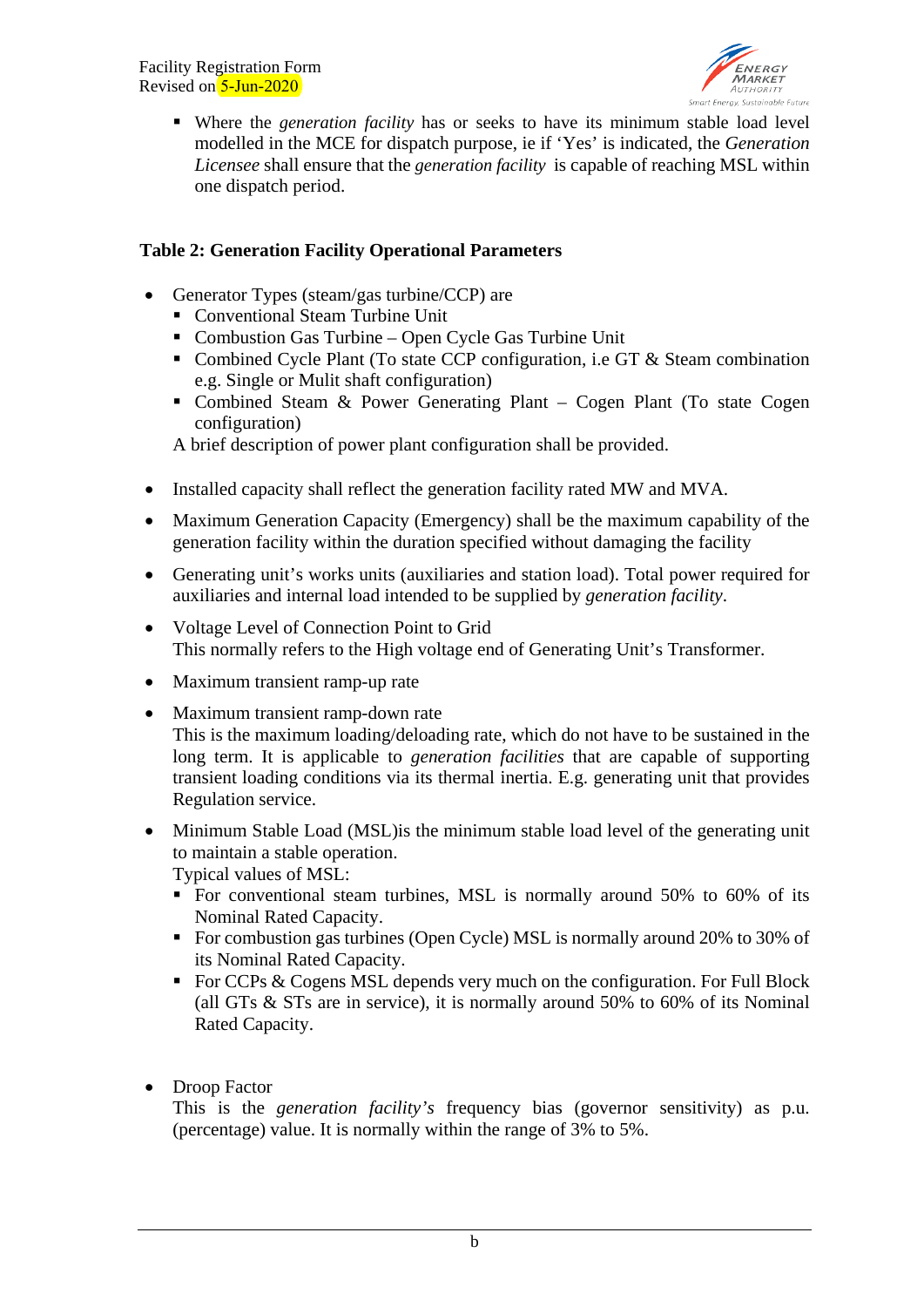Facility Registration Form Revised on 5-Jun-2020



• AGC command Reaction Delay

This is the number of seconds before a command starts to take effect on the facility after receiving a step change (raise/lower) command from the Automatic Generation Control (AGC) System.

• Step Change in Facility Set-point per AGC command This is the MW step change of *generation facility* in response to a 0.1 Second raise/lower pulse-width issued by the AGC system. It is usually measured at the most responsive region of the *generation facility*. The AGC system would issue commands equivalent to pulses of width varying from

0.1 second to 1.0 second, depending on above characteristic of the *generation facility* and the required step change as a result of fluctuation in load frequency of the system.

- Average Turbine Time Constant This is the facility's average response time in seconds, which measures the time response of unit to reach 63% of its steady state value. E.g. if the facility receive a command (pulse) to raise its output by 10MW, and it takes 6 seconds to increase its output by 6MW, then the Average Turbine Time Constant would be 6 seconds assuming there is no command delay.
- Prime Mover Time Constant This is the basic turbine time constant of the *generation facility*. It is normally same as the Average Turbine Time Constant above.
- Maximum Step Change in Facility Output/Max. Stored Energy in Boiler This is the maximum allowed MW step change in generation. It normally represents the maximum stored energy in drum type boiler. AGC system would issue raise/lower commands to the *generation facility*, at interval of 4 seconds for the required step change in output until this Maximum is reached.
- Governor Dead Band

This value, in MW, represents the backlash present in the governor linkage system. AGC system would normally not issue raise/lower command to the *generation facility* if the difference between the desirable output and actual output is less than the Governor Dead Band.

## **Generating Facility Startup Data**

• Time Facility has been Offline to have status Hot/Warm/Cold

This states the profile to be used when a *generation facility* is in Hot, Warm or Cold state (determined by the number of hours since the facility was last shutdown). In the following example, Hot:  $\langle 8 \text{ hours} \rangle$  and Cold:  $>32$  hours mean that the facility is Hot if the facility's last shutdown was less than 8 hours ago, Warm if the facility's last shutdown was between 8 and 32 hours ago and Cold if the facility's last shutdown was more than 32 hours ago.

• Minimum Shutdown Time This is an operation parameter of a *generation facility* that represents the minimum time that the *generation facility* must be shutdown (from de-synchronisation to next synchronisation) before being restarted.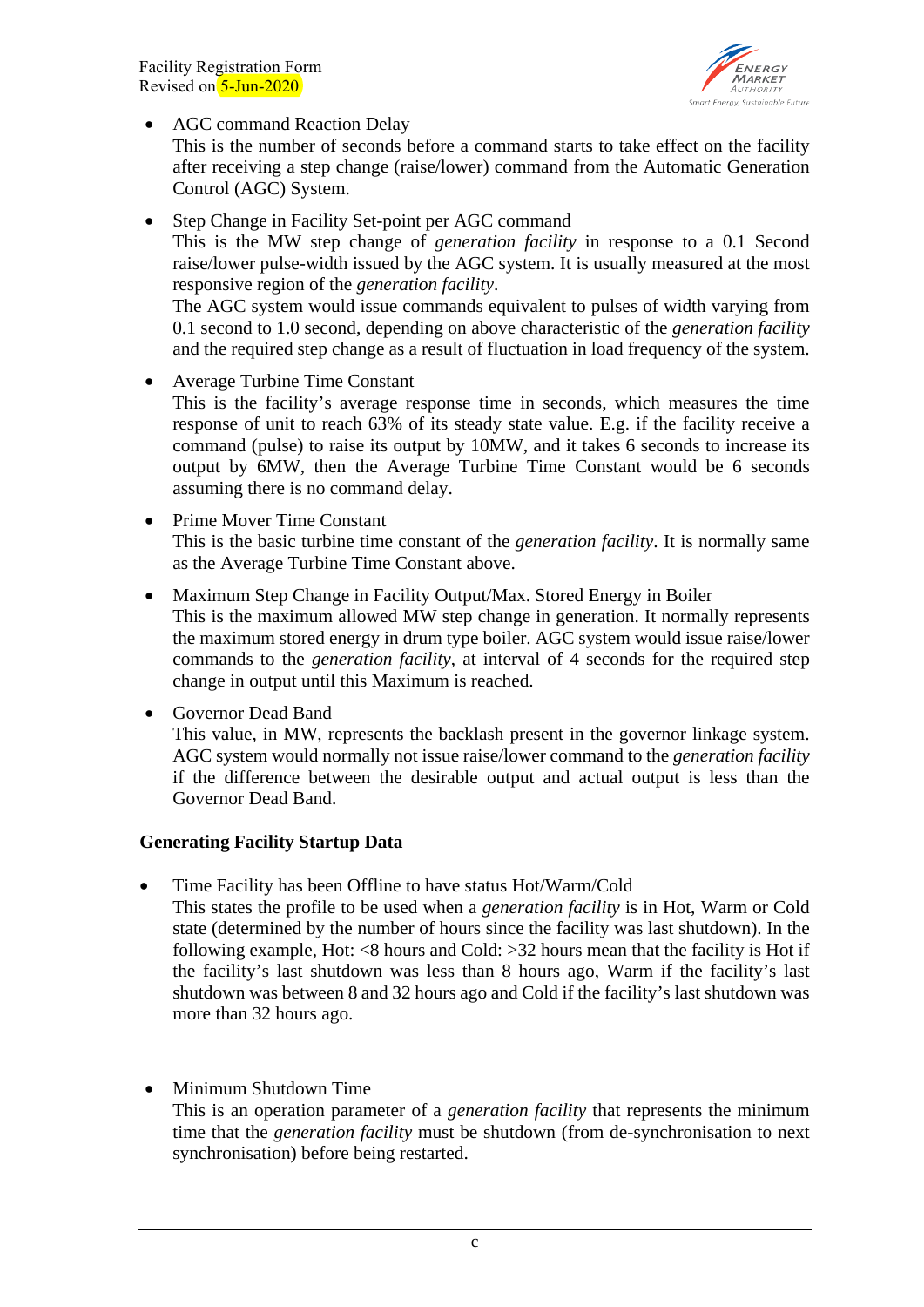Facility Registration Form Revised on 5-Jun-2020



• Time from Notification given to Synchronisation to the Grid

Conventional Steam Turbine Generating Unit typically takes hours to synchronise to the Grid after receiving instruction from System Control; while Combustion Gas Turbine (Open Cycle) Generating Unit can be synchronised to the Grid in less than 15 minutes.

• Startup curve (from Synchronisation to Full Load) The piecewise-linear startup curve shall be defined by a series of coordinate pairs of time from start and MW loading such that by joining adjacent coordinate pairs, the startup curve can be reproduced. The data to be provided shall represent the actual technical capability of the generating unit. It should not be the profile tested as part of the commissioning tests which follows despatch schedule.

#### **Generating Facility Shutdown Data**

• Minimum On-Time

This is an operation parameter of a generation facility that represents the minimum time that the generation facility must operate after synchronisation after it can be desynchronised.

• Shutdown curve (from MSL to De- Synchronisation)

The piecewise-linear shutdown curve shall be defined by a series of coordinate pairs of time from start and MW loading such that by joining adjacent coordinate pairs, the shutdown curve can be reproduced. The data to be provided shall represent the actual technical capability of the generating unit. It should not be the profile tested as part of the commissioning tests which follows despatch schedule. If there is more than 1 shutdown profile, please provide.

### **Table 3/3A: Generating Unit Technical Parameters**

The following references give examples of the required modelling detail and structure. Modelling information that includes block diagrams must use standard symbols for blocks such as integration blocks, summation blocks, and so forth, as used in these references. When necessary, written material explaining the functions of equipment controls shall also be provided.

- Block Diagram Symbols for Dynamic Systems
	- "Conventions for Block Diagram Representation", IEEE Transactions on Power Systems, Vol. PWRS-1, No. 3, August 1986, pp. 95-100.
- Automatic Voltage Regulators and Power System Stabilizers
	- "IEEE Recommended Practice for Excitation Systems for Power Stability Studies", IEEE Standard 421.5-1992.
	- "Computer Models for Representation of Digital-Based Excitation Systems", IEEE Transactions on Energy Conversion, Vol. 11, No. 3, September 1996.
- Governor, Prime Mover, Energy Source
	- "Dynamic Models for Fossil Fueled Steam Units in Power System Studies", IEEE Transactions on Power Systems, Vol. 6, No. 2, May 1991.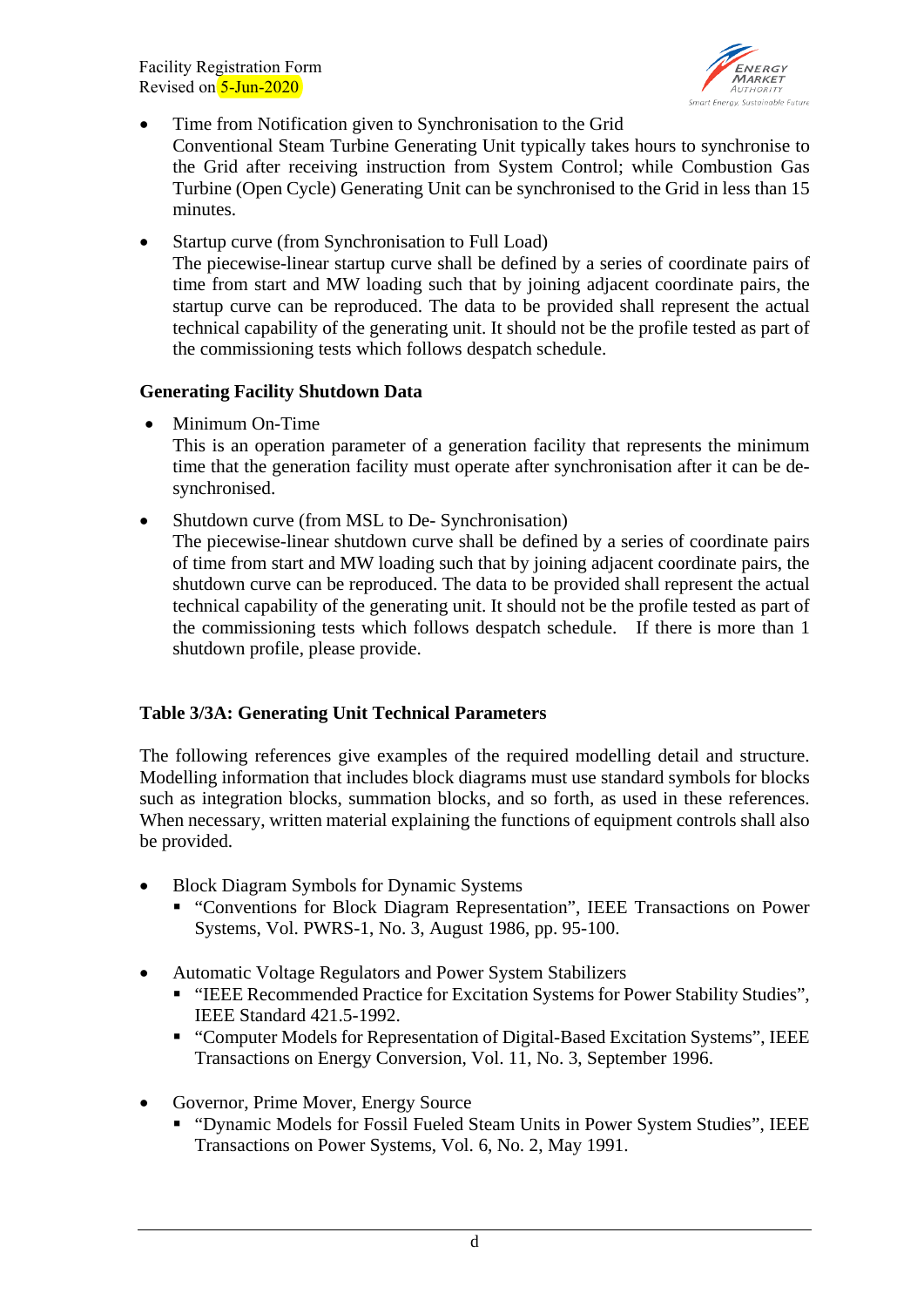

- "Dynamic Models for Combined Cycle Plants in Power System Studies", IEEE Transactions on Power Systems, Vol. 9, No. 3. August 1994.
- "Simplified Mathematical Representation of Heavy-Duty Gas Turbines, "Journal of Engineering for Power, October 1983, Vol. 105.
- "Simplified Mathematical Representation of Single Shaft Gas Turbines", Turbomachinery International, July/August 1992.
- "Boiler Models for System Dynamic Performance Studies", IEEE Transactions on Power Systems, Vol. 6, No. 1, February 1991.

### **Generating facility Input/Output Data**

The Heat (input/output) Rate curve of a unit shows the heat power input for an electrical power output and is a machine characteristic. The incremental heat rate curve is obtained by differentiating the Heat Rate curve. To be mathematically processed, this characteristic has to be monotonically increasing function of the power output (convex input/output curves).

Separate tables may be provided for each of the fuel type. In addition to the tabulated data, average heat rate curve shall also be provided.

The fuel type and its source(s) of supply for both primary and alternate firing shall be provided.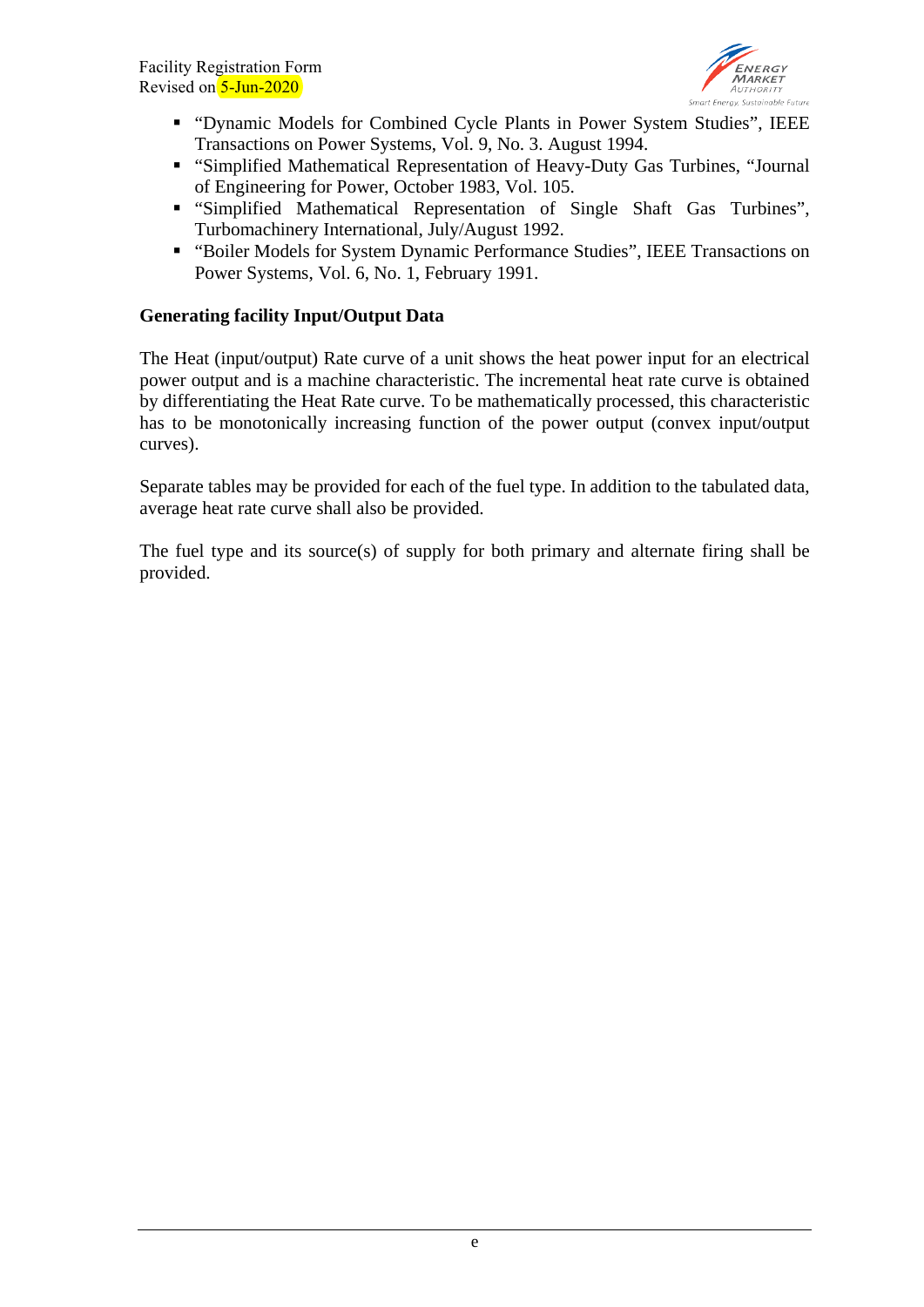

# **EXPLANATORY NOTES FOR INFORMATION ON NATURAL GAS FACILITY**

General:

- For all information submitted, it must be accompanied with copies of the schematic diagram with changes highlighted.
- Specifically the *Generation or Wholesaler (Generation) Licensee* shall provide details of the following:
	- What is the general control methodology or operating philosophy used to operate the receiving/metering station (e.g. pressure or flow control)?
	- Operating Procedures Detailed descriptions of the operating procedures, control logic and methodology used to operate the stations.

## **Table 13A: Gas Supply Description:**

This section describes the data that are required for the modeling of the offtakes:

- Name of Natural Gas Supplier (s)
- Minimum contractual pressure Minimum contractual pressure arrangement between gas supplier and offtaker.
- Maximum Daily Quantity (MDO) Maximum daily quantity of natural gas contracted by the gas seller to the gas buyer
- Daily Contractual Quantity (DCQ) Average daily quantity of natural gas contracted by the gas seller to the gas buyer
- Target date for gas supply Date for offtaker to receive gas supply.

## **Table 13B: Offtaker's Metering/Receiving Station Description:**

This section describes the data that are required for the modeling of the offtakes:

- Total consumption used for electricity generation MW output and flow consumption during typical and maximum operation.
- Total consumption used loads flow consumption for load during typical and maximum operation
- Nominal Operating Pressure at Regulation Station Pressure measured at regulation station during normal operating condition.
- Maximum allowable operating pressure Maximum allowable operating pressure limited by the technical constraint in offtaker's metering/receiving station.
- Maximum Design Flow Limit Maximum allowable operating flow limited by the technical constraint in the offtaker's metering/receiving station.
- Flow limiter installed Device use to set the maximum permissible gas flow into the offtaker's metering/receiving station.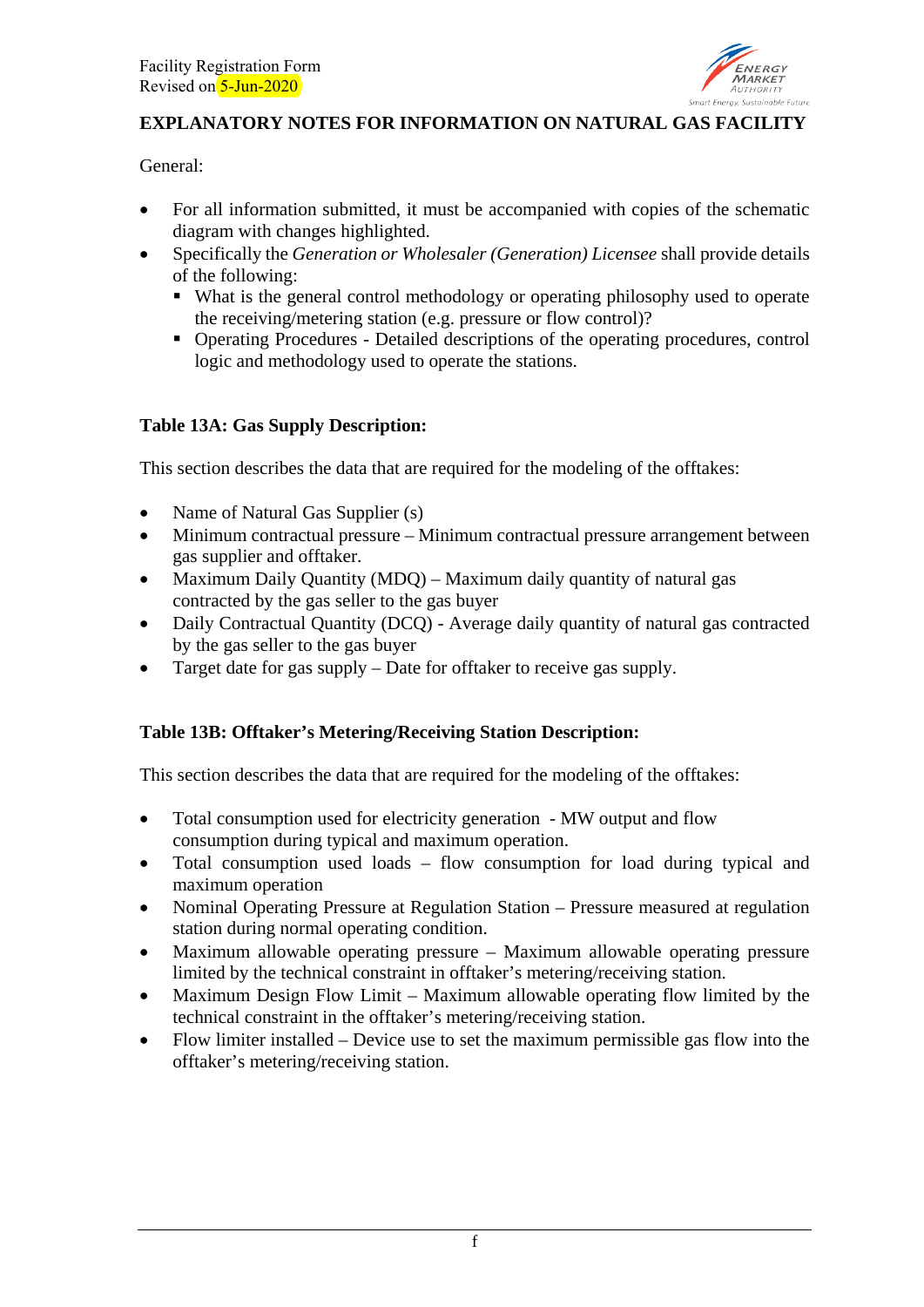

## **Table 13C: Generating Unit Physical Description:**

- Gas Consumption Flow consumption of generating unit during typical and maximum operation.
- Low Pressure Trip Setting at Generating Unit Inlet Pressure trip set point for each generating unit.
- Pressure drop across metering/receiving station and GT inlet Pressure difference between metering/receiving station and GT inlet
- Arrangement in % between Primary/Secondary natural gas supplier if commingled during normal operation – Breakdown of natural gas between gas sources if the generating unit is consuming gas from more than one sources.
- Fuel Changeover Facility to provide details such as the diesel fuel system, ramp up rate, deloading rates, permissible loading in MW for the various fuel changover, and the fuel changeover time

## **Table 13D: Compressor Physical Description:**

This section describes the data that are required for the modeling of the compressor:

- Compressor Low Pressure Trip Setting Pressure trip set point where compressor will not in operation.
- Adiabatic Efficiency –Performance of a compressor during heat exchange.
- Centrifugal Compressor Centrifugal Performance curve ID (CPID) for the compressor.
- Valve Loss Valve loss during operation of compressor.
- Mechanical Efficiency– Ratio of the actual output mechanical power to the rated power of the compressor.
- Auxiliary Load Additional load for the network element, to increase the power requirements.
- Ambient Temperature Ambient air temperature value, which will be used for the driver's power calculations.
- Maximum Down Pressure Maximum discharge pressure constraint allowed at the downstream node of the compressor.
- Minimum Up Pressure Minimum suction pressure constraint allowed at the upstream node of the compressor.
- Maximum Power Maximum power constraint to limit the horsepower available for the compressor's operation.
	- Downstream pressure in absolute units

• Compression Ratio – Upstream pressure in absolute units

- Maximum Speed Maximum speed at which the compressor will be allowed to operate.
- Minimum Speed Minimum speed at which the compressor will be allowed to operate.
- Maximum Flow Maximum flow permitted through the compressor.
- Maximum Down Temperature Maximum temperature set point for the downstream node of a compressor.